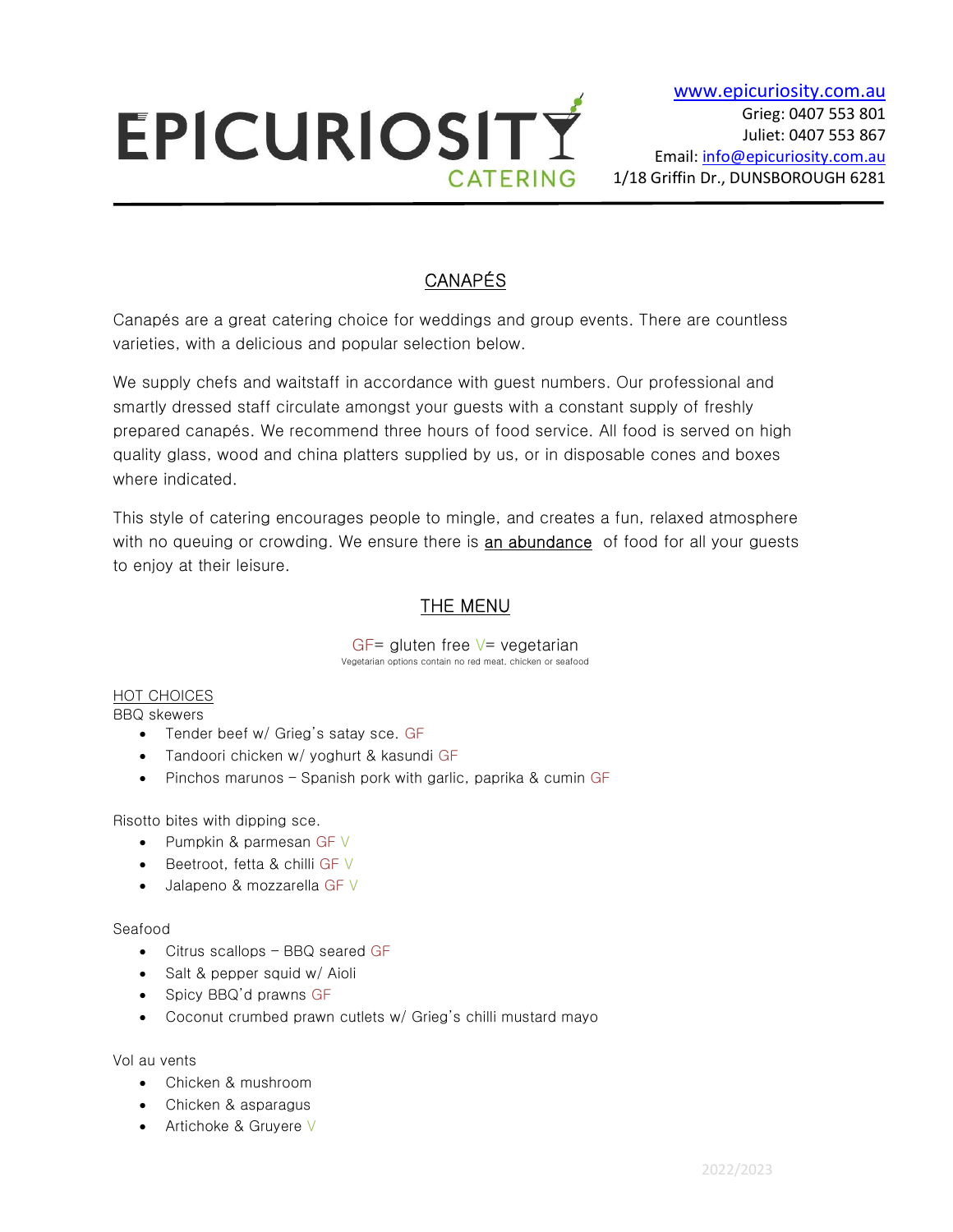Sliders (mini burgers)

- Cheeseburgers our pattie, cheddar, tomato, spinach, and Grieg's original mayo
	- o Beef
	- o Chicken
	- o Vegetarian V
	- o Lamb Kofta

Petit Rolls – fresh crusty rolls served hot

- Roast beef with Dijon mustard & gravy
- Turkey with cranberry & gravy
- Pulled pork with apple & gravy

Mini potato topped pies

- Lamb & cranberry
- Beef & wild mushroom
- Chicken, cauliflower & cheese
- Curried leek & corn

Wontons – served with dipping sce

- Duck, coriander and soy
- Pork and ginger
- Curried vegetable V

Polenta Cakes – crispy slices of golden polenta topped with...

- Caponata (eggplant and tomato) GF  $\vee$
- Smoked salmon and labne GF
- Chorizo and fetta GF

More hot things

- Gourmet sausage rolls with chilli plum sce
- Thai chicken cakes with red curry and coconut sce GF
- Fresh tomato, basil, red onion & EVOO bruschetta V
- Mini chicken parmigiana
- Pissaladiere French pizza with caramelised onion, anchovies, roast capsicum & olives
- Roast potato, bacon & rosemary tart
- Lamb cutlets with rosemary and garlic, served with béarnaise fully Frenched GF
- Jalapenos poppers filled with bacon and cream cheese crumbed & fried

### COLD CHOICES

Seafood

- Oyster bar natural with accompaniments GF
- Avocado and lime crostini with smoked salmon GF
- **Fresh white fish ceviche GF**

### Crostini cups (GF available)

- Smoked salmon & avocado lime crush
- Smoked chicken with chilli achar mayo
- Whipped herb fetta & chorizo
- Labne with pistachio dukkah